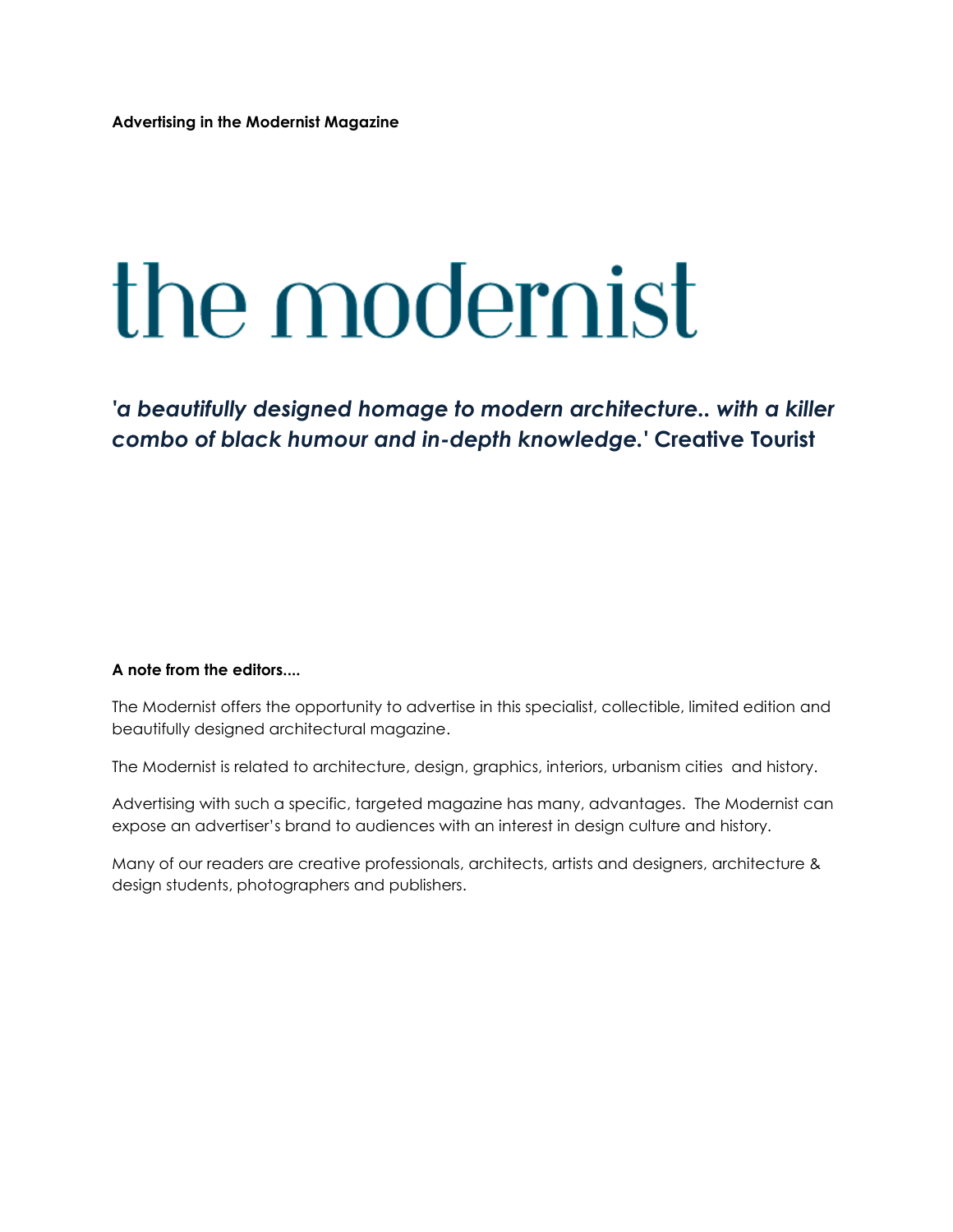### **About**

The Modernist Magazine is a limited edition quarterly publication about 20th Century modernist architecture and design... 700 high quality issues are printed and then hand numbered.

The magazine has a focus on modernist architecture on an international scale. The magazine is created, designed and published in Manchester and is stocked across the UK.

Designed by the Manchester Municipal Design Corporation who provide a bespoke two tone publication.

The Modernist Magazine was established in 2011 and has since gained a strong reputation for the quality of its writing and design.

# **'an excellent newcomer to British architecture's small press scene'**  *The Architects Journal*

#### **Audience Profile**

### **Modernist Magazine**

|       | Age | 18-24 | 25-34 | $35 - 44$ | 45-54 | 55-64     | $65+$ |
|-------|-----|-------|-------|-----------|-------|-----------|-------|
| Women | %   | 6.2   | 21.8  | 13.6      | 4.1   | 0.8       | 2.3   |
| Men   | %   | 4.1   | 8.2   | 18.2      | 8.5   | ⌒<br>z. i | 0.5   |

- Key audiences are men and women between 25-44.
- Primarily from Manchester and London, also the rest of the UK and Internationally.

## **Related Blog and Social Media**

The Modernist Magazine cross promotes with sister organisation the Manchester Modernist Society.

|                                     | <b>The Modernist Magazine</b> | <b>Manchester Modernist Society</b> |
|-------------------------------------|-------------------------------|-------------------------------------|
| Website 2012-13 (unique visits)     | 11800                         | 44000                               |
| <b>Facebook followers (Mar '13)</b> | 388                           | 1042                                |
| <b>Twitter followers (Mar '13)</b>  | 340                           | 2102                                |
| Direct E-mailing list (Mar '13)     | 800                           | 950                                 |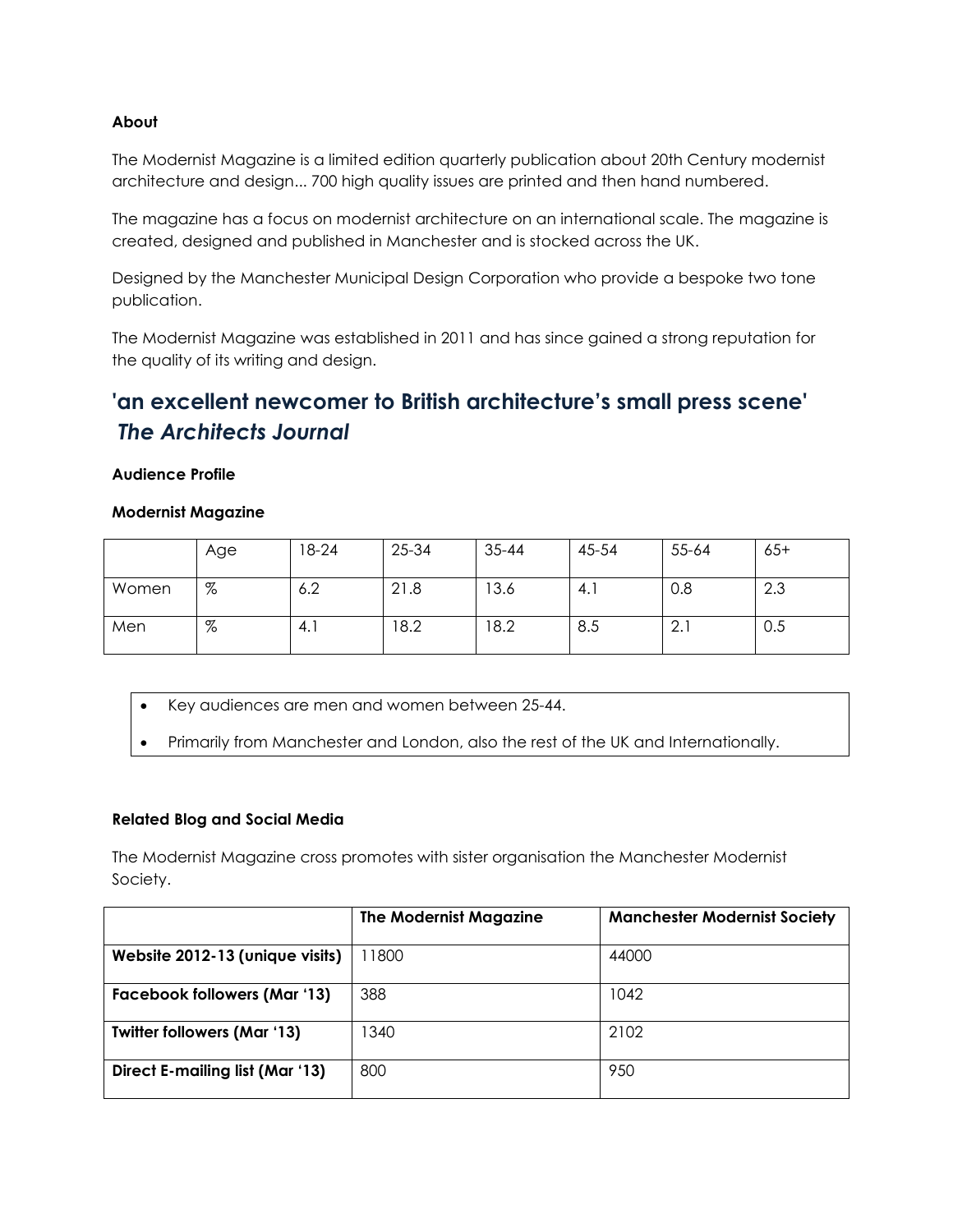**25 UK Stockists including TATE Modern, Magma, Foyles, RIBA, Architectural Association (London) Arnolfini (Bristol), Cornerhouse (Manchester), CCA (Glasgow), Henry Moore Institute (Leeds), Site Gallery (Sheffield) – full list [here](http://www.the-modernist-mag.co.uk/stockists)**

**4 European Stockists including Do You Read Me (Berlin), Papercut (Stockholm),** 

### **Magazine Sales 2012-13**

| Location | Greater<br>Manchester | Greater London | Rest of UK | International |
|----------|-----------------------|----------------|------------|---------------|
| %        | 51%                   | 35%            | $12\%$     | $2\%$         |

**Coming Summer 2013 – Digital Editions** via VisualManiac **[www.visualmaniac.com](http://www.visualmaniac.com/)**

### **Advertising Rates 2013**

**Full Page** £250 Vertical/Portrait

**Half Page** £135 Horizontal/Landscape

**Quarter Page** £70 Vertical/Portrait

#### **Artwork must be provided in:**

Press ready pdf or high resolution jpg/png or at least 300dpi

Include 3mm bleed to edges and trim registration marks

Be paid for and submitted to the editors prior to the submission cut-off date for inclusion in the next issue

Be sent via email or dropbox

Align with ethos and audience of the magazine

In monochrome